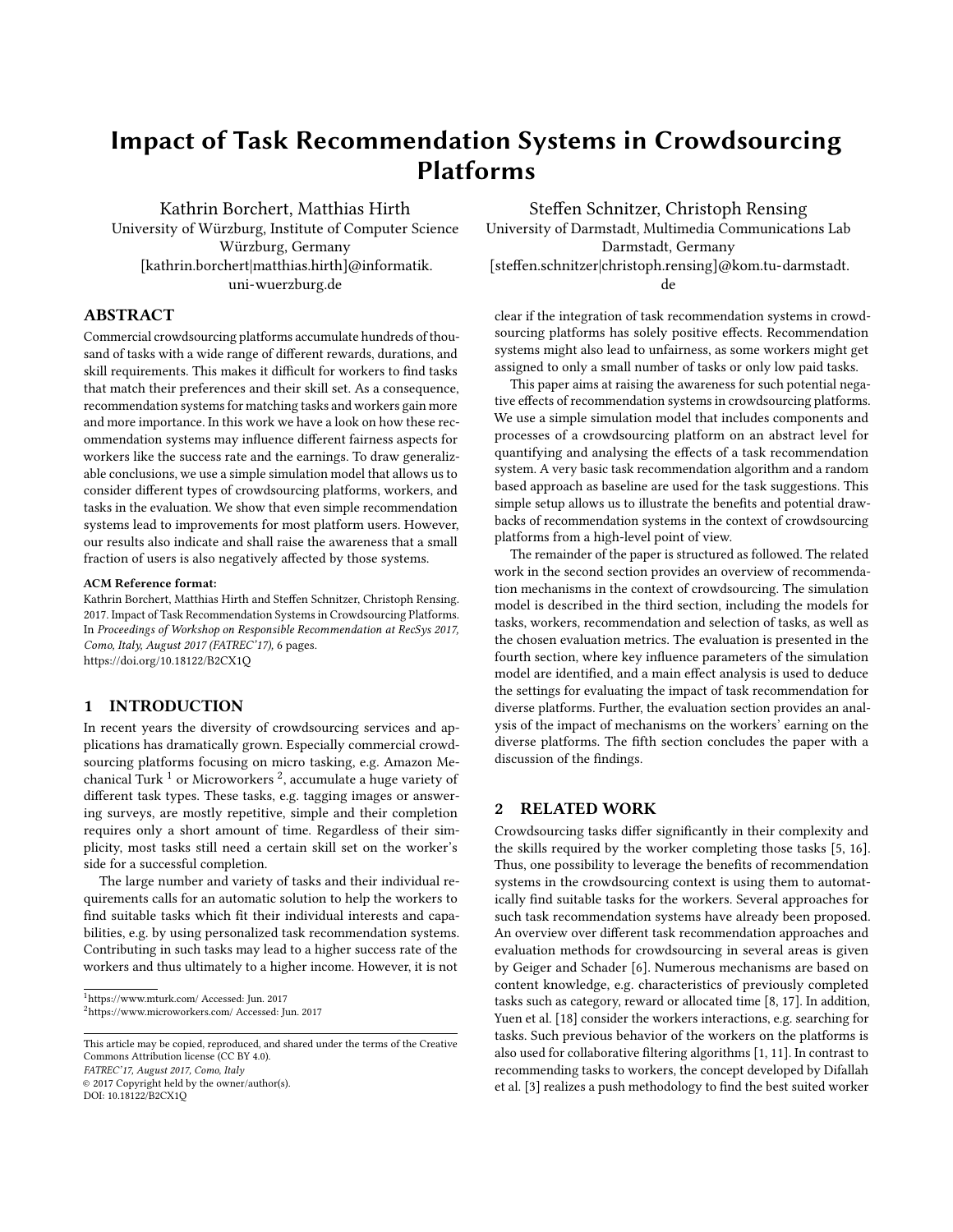for a task by extracting interests and skills from an online social network. Still, the evaluation of all these recommendation approaches is limited to the accuracy of the recommendations or the improvement of the quality of the worker input by a practical research or offline experiments. The framework for optimizing task assignment in the field of knowledge intensive tasks introduced by [\[13\]](#page-5-10) prevents an over or under utilization of the workers but the influence on the involved actors, e.g. reduced earnings, is not investigated.

There are already studies about the disparate impact of algorithms and computational unfairness in several fields [\[4,](#page-5-11) [12\]](#page-5-12), e.g. algorithms used in online advertising systems [\[2\]](#page-5-13). Further, there are several approaches to overcome the disparate treatment or impact in the area of decision making algorithms [\[9,](#page-5-14) [19\]](#page-5-15). However, to the best of our knowledge, there is no study about the impact of task recommendation systems on the workers in crowdsourcing systems.

#### 3 SIMULATION MODEL

We use a simulation model to evaluate the impact of task recommendation mechanisms in crowdsourcing platforms. In contrast to a real-world implementation in an existing commercial crowdsourcing platform, this allows us to analyse the impact of a broad range of different parameter settings. The remainder of this section gives a brief description of the model components and structure of the implementation. Furthermore, the implementation of the evaluated recommendation algorithms is described. Finally, we introduce the evaluation metrics used to quantify the impact of the task recommendation algorithm on the users.

## 3.1 Simulation Description

The simulation implements different components of a crowdsourcing platform, such as tasks of various categories, workers and their interactions. Each simulation run is divided into two parts, the initialization of the workers and tasks, and an event based simulation process modelling the interactions of the workers and the platform.

The discrete event simulation is again divided into three steps, the worker selection, the task selection and the task execution. We assume that every idle worker of the worker pool is searching for a task. Thus in the first step (1), we start with the selection of an idle worker. The selection follows a random uniform distribution. In the next step, the task selection (2), the recommendation algorithm determines an available task from the pool of tasks to recommend. In case the recommended task does not fit the worker's skills, with a certain probability the worker selects a suitable task randomly from the task pool by himself. If no such task is available, he accepts the recommendation and starts to work on the selected task. During the task execution step (3), the worker is busy and does not accept other tasks. The duration of the execution process is defined by the required completion time of the task. During this process, the result of the task is computed based on the skills of the worker in the requirements of the task. If the task is successfully completed, the task status will be changed to completed and removed from the system. Otherwise, the task will become available again. At this point one iteration of the event based simulation is completed, the simulation time is updated, and the worker returns to the idle state. The simulation is terminated after a specified time period.

#### 3.2 Simulation Components

In the following we have a closer look at how tasks and workers are represented in the simulation. Models are based on typical structures and characteristics of real micro-tasking platforms, e.g., Amazon Mechanical Turk or Microworkers. Moreover, we explain the implementation of the recommendation algorithm and the used baseline. In the last part of this section we give an overview of the parameters of the simulation model used to specify the characteristics of the simulated platforms.

3.2.1 Task and Category Model. In our model, a task requires a set of worker skills to be completed correctly. The required skills are determined by the category of the task. Additionally, a task belongs to a campaign that groups identical tasks, as they would be submitted by a requester in a real-world platform. A campaign defines the payment, the time required for completion, and the number of identical tasks, as well as the creation time for all of its tasks.

All tasks for one simulation run are created during an initialization phase to optimize the runtime of the simulation. In a first step, m categories are created. Thereafter, the campaigns are generated with negative exponentially distributed inter-arrival times. Negative exponentially distributed inter-arrival times are often a feasible assumption if a large number of traffic sources, or in this case employers, are present. This also allows us to reduce the total number of model parameters, as the higher moments of the arrival process are directly dependent on the mean inter-arrival time, even if other distributions might be more realistic, c.f. [\[15\]](#page-5-16). Each campaign is then randomly assigned to a category and the associated campaign properties are added. The last step initializes tasks and adds them to the pool. However, the campaigns and tasks are not directly available at the beginning of the discrete event simulation. During the simulation the state of the tasks is changed to active at the arrival time of the associated campaign.

3.2.2 Worker Model. In our model we assume that there are two basic worker types: (1) The specialized worker  $(sw)$ , who prefers tasks of only one category and (2) the average worker (aw), who favors multiple categories. The amount of favored categories of the average worker varies between two up to m categories.

Beside the amount of favored categories the worker types differ concerning their skills. The skills are defined by the success probability in each category. The specialized workers sw are high skilled in their preferred category. Thus, in their favored categories the success probability  $p_{sw}$  is very high. The success probability  $p_{aw}$  of the favored categories of average workers is medium, since they do not exclusively focus on one type of tasks but have certain knowledge in a broader spectrum of different task types. Both worker types have a low success probability for less preferred categories in common. In addition to the skill set, the worker model stores the measured success rate per category and additional statistics, e.g. the total amount of completed tasks.

By using this model, the worker pool is initialized iteratively. In the first step, a newly created worker is assigned to one of two worker types. The worker type is chosen in respect to the specified share  $f_{sw}$  of specialized workers. Accordingly, the amount of aw is  $1-f_{sw}$ . Based on the type, the preferred categories are selected out of the pool of  $m$  categories. The selection follows a random uniform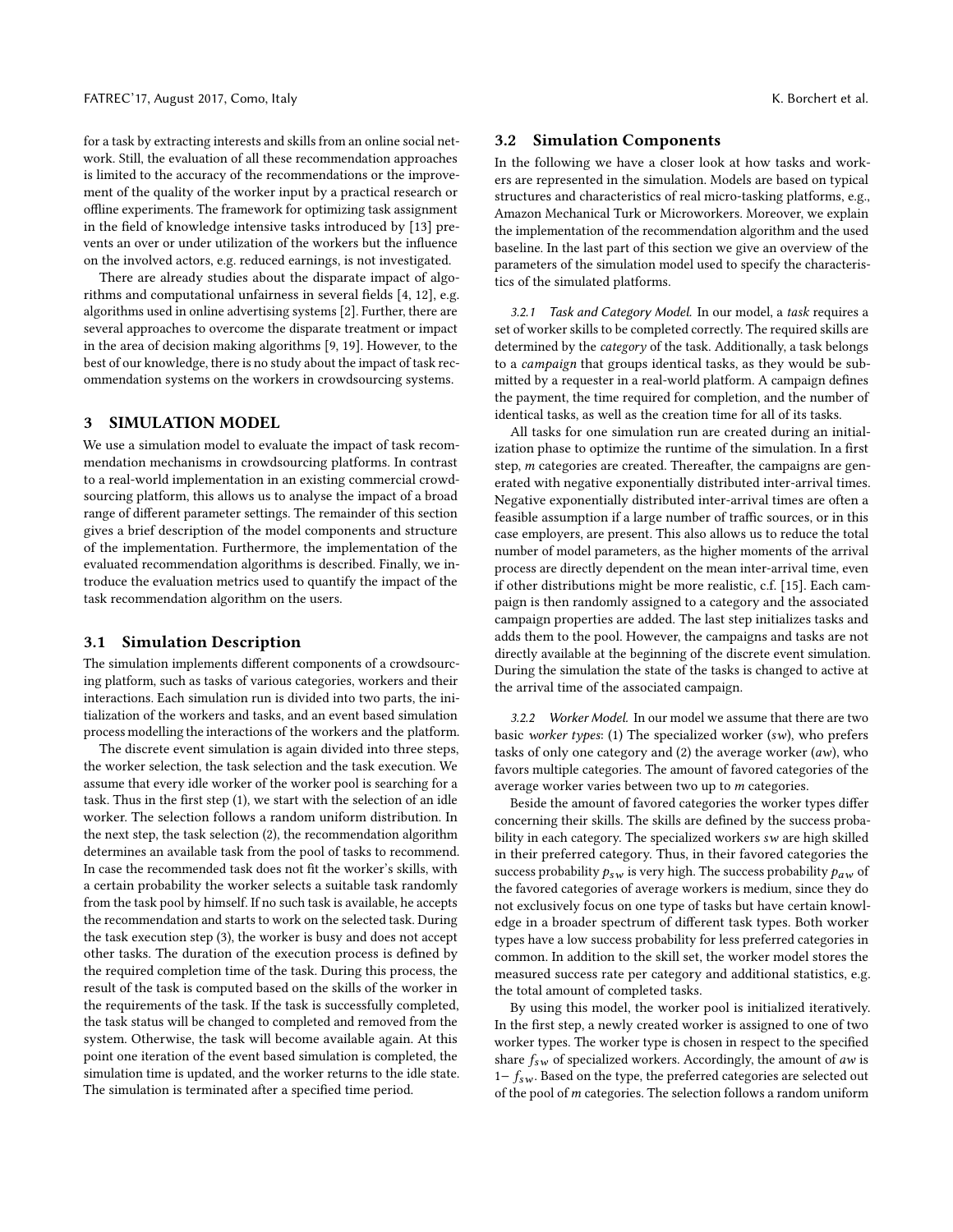distribution. In the last step, the success probability for each category is added depending on the favored worker's categories. The iteration of the creation process is completed by adding the worker to the worker pool. These steps are repeated until the predefined number of workers w is reached.

#### 3.3 Recommendation System

In this work we focuses solely on illustrating the potential impact of recommendation mechanisms. Thus we decided not to compare current state of the art algorithms but only use a simple content based recommendation algorithm, which recommends tasks based on characteristics of previously completed tasks. The algorithm includes an initialization phase to learn favored task categories of new users. Additionally, we implement a random based task selection as baseline for the evaluation of the recommendation mechanism. The detailed process of each approach is described in the following.

3.3.1 Random selection. The random selection does not consider the qualification of the workers. This means the success rate of each category is not used to determine the workers' best category. The mechanism chooses a task randomly among the available tasks.

3.3.2 Content based selection. The content based algorithm recommends the worker a task of the category in which his success rate  $(s_c)$  is greater than a threshold of 50%. We define the threshold at this level, because it is improbable that the worker receives  $s_c$ greater than 50% in an unskilled category. In the case that  $s_c$  is less than the threshold in all categories, the algorithm computes the category with the highest value of  $s_c$ . If there is more than one category with a success rate of the maximal  $s_c$  or their value of  $s_c$ is greater than 50%, one of them is selected by a random uniform distribution. While choosing tasks, the mechanism considers only category types of which the system contains open tasks. If there are more than one task of the selected category available the algorithm determine the earnings per minute for each campaign and then recommends the best paid task to the worker. We include this aspect, as Schnitzer et al. [\[14\]](#page-5-17) show that workers are focused on time and money criteria while selecting tasks.

As the algorithm requires a working history, we integrate a training phase for new workers. During this phase the workers have to finish a certain amount of training tasks and their success rate is included in the computation of  $s_c$ . Thus, the event based simulation process is extended by an additional step, the training phase. The phase is initiated before starting the worker selection. Here, every worker has to complete the specified amount of training tasks per category. These tasks are not part of the task pool and they only differ concerning the associated category.

# 3.4 Parameter Settings

As mentioned in the description of the simulation process and its models there are several parameters which can be specified in each simulation run. These parameters are separated into two sets summarized in Table [1.](#page-2-0) The parameters of the first set define the characteristic of the simulated platform. The amount of categories m describes the diversity of the task types. The share of specialized workers  $f_{sw}$ , their success probability  $p_{sw}$  and the success probability of the average workers  $p_{aw}$  characterize the workers.

<span id="page-2-0"></span>

| Parameter | Role          | Description                                                               |
|-----------|---------------|---------------------------------------------------------------------------|
| m         | specification | The number of categories in the category pool of a<br>simulation run      |
| $f_{sw}$  | specification | Share of specialized workers                                              |
| $p_{sw}$  | specification | Success probability of specialized workers in their<br>preferred category |
| $p_{aw}$  | specification | Success probability of average workers in their fa-<br>vored categories   |
| w         | workload      | Total amount of workers in the simulation run                             |
|           | workload      | Mean campaign inter-arrival time in minutes.                              |

Table 1: Functionality of the parameters of the simulation.

The second set of parameters, the total amount of workers  $w$  and the mean campaign inter-arrival time specify the workload of the simulated platform.

For our following evaluation we choose the parameters based on the work by Hirth et al. [\[7\]](#page-5-18). We use a maximum of 20 categories and realize the varying popularity by adding a higher occurrence to some of these categories. Each category is associated with three campaign types which differ concerning the payment, required time and number of tasks. We choose the payment in a range between \$0.<sup>1</sup> and \$1.<sup>5</sup> and the required completion time varies from a few minutes up to an hour for an amount of tasks from 30 to <sup>500</sup> per campaign. We use a rate of <sup>0</sup>.<sup>5</sup> for rejecting unsuitable recommendations by the workers.

## 3.5 Evaluation Metrics

Since the integration of a task recommendation mechanism may influence the dynamic of the platform, the aim of our analysis is to quantify these influences. Therefore, we define different metrics that consider the viewpoint of the workers. From a worker's perspective his success rate and the earnings are important. To evaluate the influence of the recommendation algorithms on the success rate and the earnings of the workers, we compute the average success rate per hour s of each worker, as well as their average hourly earnings e.

In the following  $h$  defines the total simulation time in hours and  $sn<sub>i</sub>$  is the amount of successfully completed tasks within hour *i*. Equation [1](#page-2-1) describes the computation of s, where  $n_i$  represents the number of total completed tasks within hour i. We only consider hours in which the worker completed at least one task.

<span id="page-2-1"></span>
$$
s = \frac{1}{h} \sum_{i=1}^{h} \frac{s n_i}{n_i} \tag{1}
$$

We determine the average earnings per hour e by Equation [2.](#page-2-2) The payment of task  $j$  contained in  $sn$  is represented by  $e_j$ .

<span id="page-2-2"></span>
$$
e = \frac{1}{h} \sum_{i=1}^{h} \sum_{j=1}^{sn_i} e_j
$$
 (2)

# 4 EVALUATION

In this section we evaluate the impact of the task recommendation algorithm in platforms with different characteristics. To identify simulation settings representative for a large number of real-world crowdsourcing platforms, we first analyse the effects of the platform parameters on the workers' success rate and income. Furthermore, we compare the average success rate and the average earnings per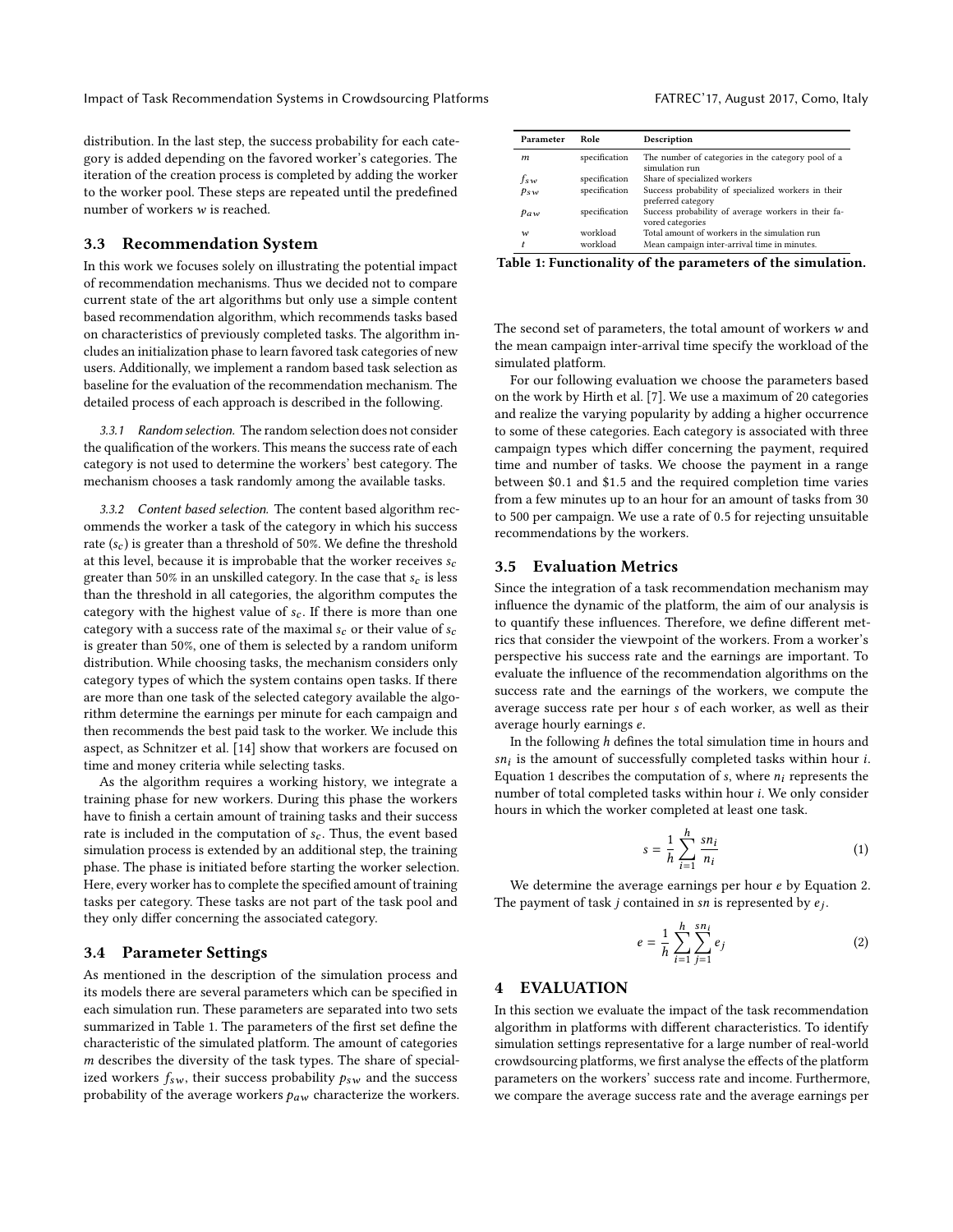hour of the workers achieved in platforms integrating the recommendation mechanism and the baseline.

## 4.1 Identification of Key Influence Factors

To evaluate the influences of platform characteristics on the results of the task recommendation mechanisms, we investigate which simulation parameters are the key influences factors. As mentioned earlier, there are two sets of parameters. The first set specifies the platform characteristics, i.e. the amount of categories  $m$ , the share of specialized workers  $f_{sw}$ , and the success probability of specialized workers  $p_{sw}$  and average workers  $p_{aw}$ . The second parameter set, describes the workload of the platform. These parameters are the total amount of workers w and the mean inter-arrival time t.

To assess the impact of the different parameters on the success rate s and the earnings e, we run a factor analysis. We define two levels of each simulation parameter and use a  $2^k$  factorial design [\[10\]](#page-5-19). This approach requires only a small number of simulation runs to receive results for all setting combinations. For each setting we run 1000 simulations each with a duration of six hours. The transient phase of the simulation is not excluded from the evaluation as it describes the case of new users registering in the system.

Figure [1](#page-3-0) shows the influence of the factors on s by using the recommendation approach. Each x-axis of the figure depicts the two levels of the parameter. The y-axis shows the values of s. The results for random based task selection are similar and therefore not shown.

The first graph displays the effect caused by the number  $m$  of different task categories. The low level depicts  $m = 4$  categories. We choose this value due to the average workers' characteristic of preferring at least two categories. Thus, by using  $m = 4$  there are still differences between the average workers concerning the amount of favored categories. The high level  $m = 20$  is equal to the maximal amount of defined categories of our simulation model. The value of s observed for  $m = 20$  is lower than for  $m = 4$ . This is due to the availability of tasks in the skilled categories of a worker. The lower the amount of categories the higher the probability that a suitable task is available. In case of four categories the probability of availability of a preferred task of a specialized worker is 25%. The probability in case of an average worker is 50% or more, because he favors between two to four categories.

The second diagram shows the influence of the share of specialized workers  $f_{sw}$ . The share of average workers is  $1 - f_{sw}$ . Thus, the low level of  $f_{sw}$  describes a share of 10% of specialized workers and 90% of average workers initialized in the platform. By increasing  $f_{sw}$ , a lower success rate s is seen. The difference between the values for the two levels is explained by the main characteristic of specialized workers. They are only skilled in one category. If there is no task available of their preferred category the probability of successfully completing a task in one of the other unskilled categories is very low. Thus, the higher the normalized amount of specialized workers is the lower is the average success rate.

The influence of the success probability of specialized workers  $p_{sw}$  is visualized in the third graph. The probability to complete a task successfully is 75% at the lower level of  $p_{sw}$ . The upper level specifies a success probability of 90%. As expected there is a higher success rate measured by using the upper level. Here, the specialized worker completes more tasks successfully.

<span id="page-3-0"></span>

Figure 1: Success rate per hour.

The fourth graph shows the values of s for the two levels of the success probability  $p_{aw}$  of average workers. The levels are 55% and 70%. We specify these values to receive a natural order concerning  $p_{sw}$ . The upper level affects higher values of s. The reason for this effect is the same as explained in the description of graph three. The higher  $p_{aw}$  the more tasks will be completed successfully.

Furthermore, the analysis shows that the total amount of workers  $w$  in the platform also affects the average success rate. The effect is shown in graph five. The low level is defined by ten workers and the upper level is represented by hundred workers. These values describe the amount of employees of a small- and mid-sized business. There is a greater value of s observed for the lower amount of workers. This is caused by the workload of the workers. A greater amount of workers decreases the probability that a suitable task is suggested to the requesting worker.

A similar effect is seen for the different levels of the mean interarrival time of campaigns  $t$ , which is displayed in graph six. As mentioned the inter-arrival time is described by a negative exponential function. Thus, the factor levels vary regarding the mean  $t$  of this function. The upper level of  $t$  is about 12.4 minutes. It is based on the results of the analysis of the campaign inter-arrival time of Microworkers. The lower level describes an average inter-arrival time of 4.3 minutes which is approximately one third of the upper level. The value of the average success rate is greater for the shorter inter-arrival time than for the upper factor level. This is due to the amount of open tasks in the platform. The lower the inter-arrival time the more campaigns will be created and the more tasks will be available in the platform. Thus, the probability of selecting tasks which fit the skills of the requesting worker is very high.

Concluding the average success rate is influenced positively by a small amount of categories, a small share of specialized workers, a high success probability of specialized and average workers, and a small total amount of workers, as well as a short campaign interarrival time.

The results of the factor analysis concerning the average hourly earnings of the workers are similar to the influences as described for the average success rate per hour. The similarity is caused by the dependency between the successful completion of tasks and getting paid. This means by completing more tasks successfully the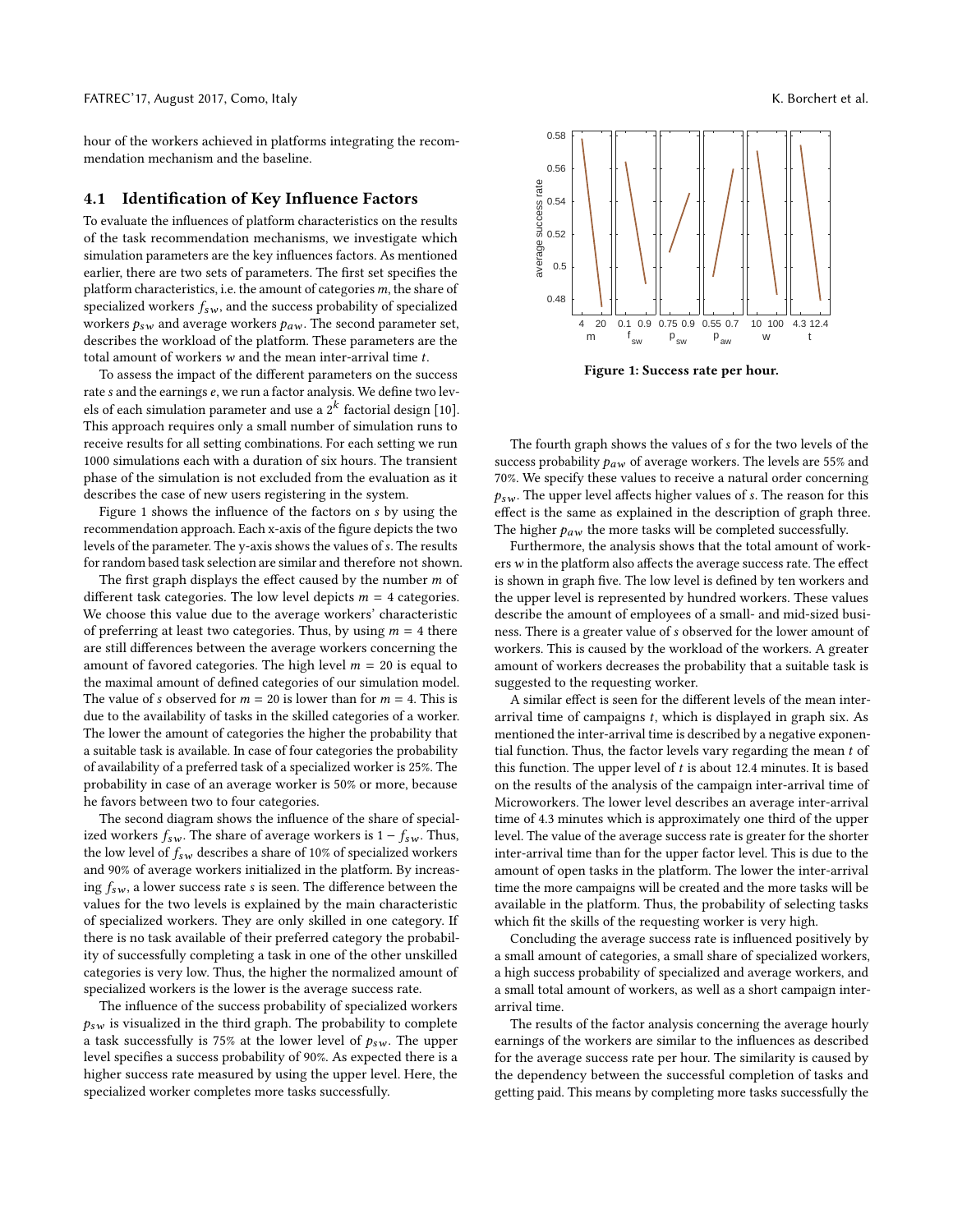<span id="page-4-0"></span>Impact of Task Recommendation Systems in Crowdsourcing Platforms FATREC'17, August 2017, Como, Italy

| Platform Type          | m  | $t_{sw}$ | $p_{SW}$ | $p_{aw}$ | w   |      |
|------------------------|----|----------|----------|----------|-----|------|
| Specialized platform   |    | 0.1      | 90%      | 70%      | 10  | 4.3  |
| Unspecialized platform | 20 | 0.9      | 75%      | 55%      | 100 | 12.4 |

Table 2: Settings of a specialized and an unspecialized platform, defined by the amount of categories m, the share of specialized workers  $f_{sw}$ , the success probability of specialized workers  $p_{sw}$  and average workers  $p_{aw}$ , the amount of workers  $w$ , and the mean inter-arrival time  $t$ .

earnings increase. Thus, each factor which influences the success rate positively will also affect the earnings in a positive way.

## 4.2 Deductive Key Scenarios

To evaluate the influence of recommendation algorithms in platforms with different characteristics and different workload we combine the levels of the parameters which affect the success rate and earnings positively and the levels which influences are negative. The resulting simulation settings are shown in Table [2.](#page-4-0) Having a closer look at the resulting platform characteristics, we can identify two platform types.

The first platform type is specialized on a small amount of different categories and the amount of registered workers is low. Due to the small amount of categories they are not specialized on one category. This means the share of average workers is great. In addition, they are very high skilled in their preferred categories. Consequently, the probability of completing tasks of favored categories successfully is very high. The inter-arrival time of campaigns is low. The small amount of workers and the large amount of campaigns defined by the short inter-arrival time describes a high workload of the platform. This workload influences the success rate and the earnings positively.

The other platform type described by the second setting combination shown in Table [2,](#page-4-0) represents a non-specialized crowdsourcing platform. The platform offers a great amount of various task categories, which results in a lower success rate and hourly earnings. This results in a specialization of a great part of workers specified by  $f_{sw} = 0.9$ . Overall the success probability of all workers is lower than in the other platform type. However, there are more workers registered in the platform. Due to the longer inter-arrival time, there are less campaigns created in this platform type and thus, the workload is low.

The workload of both platform types can be varied by changing the ratio of workers and created campaigns. This means, by the reduction of registered workers and the decrease of the mean interarrival time, the workload increases.

In the next subsection we investigate the impact of the task recommendation algorithm and the baseline on the average success rate per hour and the hourly earnings per worker by setting up the simulation model with the parameters of the two platform types.

#### 4.3 Influence on Success Rate and Earnings

To evaluate the impact of the recommendation system on the average earnings e of each worker in combination with the received average success rates s, we normalize the hourly earnings by the highest seen income per simulation run. The maximal amount of

<span id="page-4-1"></span>

Figure 2: Differences between random and content based recommendation concerning the success rate and the earnings

money to earn per run depends on the task categories which are contained in this model. Based on these values we compute the differences of  $e$  and  $s$  gathered while using the content based system and the random based approach. The differences quantify the improvement when using the content based mechanism. Larger values of these differences imply a greater enhancement. This means the hourly wages and the success rate is higher.

To obtain comparable results we run both task selection mechanisms on the same generated models. This includes all model configurations which means tasks and workers.

The improvement per worker measured in a specialized platform is visualized in a 3D-histogram in Figure [2a.](#page-4-1) The colored areas describe the amount of workers with a specific difference of s and e normalized by the total amount of workers. The darker the color of an area, the greater is the share of workers. We omit outliers which are represented by areas containing a share of workers less than 1%. By separating the figure in four sections, we group the workers based on their difference values. Thus, we can analyse the amount of workers with an increase of s and e, an increase of only one of these values or those who are earned less in combination with a lower success rate.

We observe a small negative average difference of the success rate of workers of section 1 in the upper left. Thus, the earnings are only increased. The workers of the second section which means the upper right quadrant, benefit concerning their success rate and their earnings when using the recommendation system. Here, the share of workers is 74.47%. The average success rate of the workers in the lower right section (3) is increased whereas their earnings are